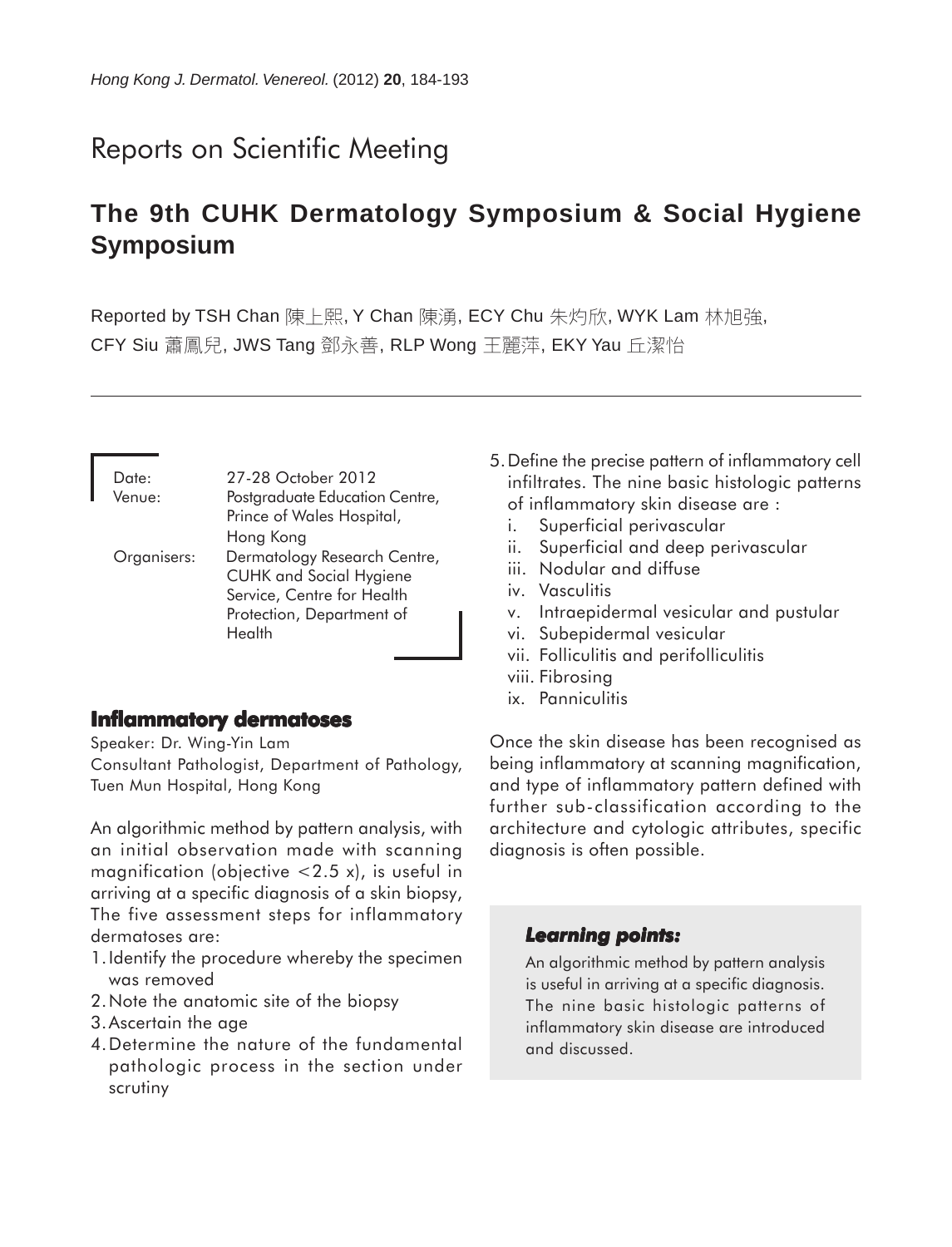# **Iatrogenic dermatological Iatrogenic dermatological complications: what every dermatologist should know**

Speaker: Dr. Mildred Wat

Medical & Health Officer, Social Hygiene Service, Centre for Health Protection, Department of Health, Hong Kong

Adverse drug reaction with skin manifestation is a common problem encountered by dermatologists and can present variably as a challenge in diagnosis. Serious conditions like Stevens-Johnson Syndrome and toxic epidermolysis necrosis, or drug rash with eosinophilia and systemic symptoms (DRESS) need prompt recognition and specific treatment with intravenous immunoglobulin and systemic steroids respectively to reduce mortality. Others examples include exanthematous drug eruption, fixed drug reactions. High-risk drugs include allopurinol, penicillin, cephalosporin, anticonvulsants, non-steroid anti-inflammatory drugs and sulphonamide. History is the key to diagnosis and red flag signs like constitutional symptoms, mucosal involvement should be borne in mind during the clinical examination.

New targeted chemotherapy, namely epidermal growth factor receptor inhibitors (e.g. Tarceva, Iressa) can cause a range of cutaneous side-effects such as papulopustular eruption which responds to topical and systemic antibiotics, nail changes like periungual granuloma which responds to chemical cauterisation or antibiotics and, curly and brittle hair which resolve after drug discontinuation. Small molecules multikinase inhibitors (e.g. Sorafenib, Sunitinib) can cause hand-foot skin reactions and secondary skin cancer.

Dermatologists often give treatments, surgical procedures to patients with skin problems for health or cosmetic reasons. This could generate dissatisfaction from patients and undesired complications if disease severity, patients' perception, considerations and expectation, treatments' indications and potential side effects are not properly communicated and discussed with the patient.

Ultra-violet light exposure is notorious for skin cancer and photo-ageing; however, it is also known to be a source of vitamin D which is essential for skeletal, neurological, cardiovascular and cancer protection. The American Academy of Dermatology in 2010 advised that comprehensive photoprotection is recommended, and vitamin D should be obtained from diet and supplements instead.

## *Learning points: Learning points:*

Every treatment has potential complications. Accurate diagnosis, a mutually well-defined objective of treatment between the patient and doctor, and explanation about the potential side-effects are the key to minimising iatrogenic adverse reactions. Vitamin D is important for health but sun protection is also crucial for skin health. Diet and oral supplements may be a good source instead of sun exposure alone.

# **Medico-legal issues in dermatology practice**

Speaker: Dr. Sau-Yan Wong

Consultant Surgeon, Division of Plastic Surgery, Department of Surgery, The Chinese University of Hong Kong, Hong Kong

Complaints of clinical negligence are seen in every specialty, and as expected they are more common in aesthetic and dermatological practices. Litigation is costly, lengthy and miserable. In dermatological practice, misdiagnosis such as missing skin malignancy, wrong management like no valid consent, delayed referral or no skin biopsy taken, and wrong medication like no allergy cross-check and wrong duration or dosage are common risky areas that would entail lawsuits.

Negligence requires four elements: established doctor patient-relationship, being negligent in care, causation and damage. Patients often ask for claims not only because they want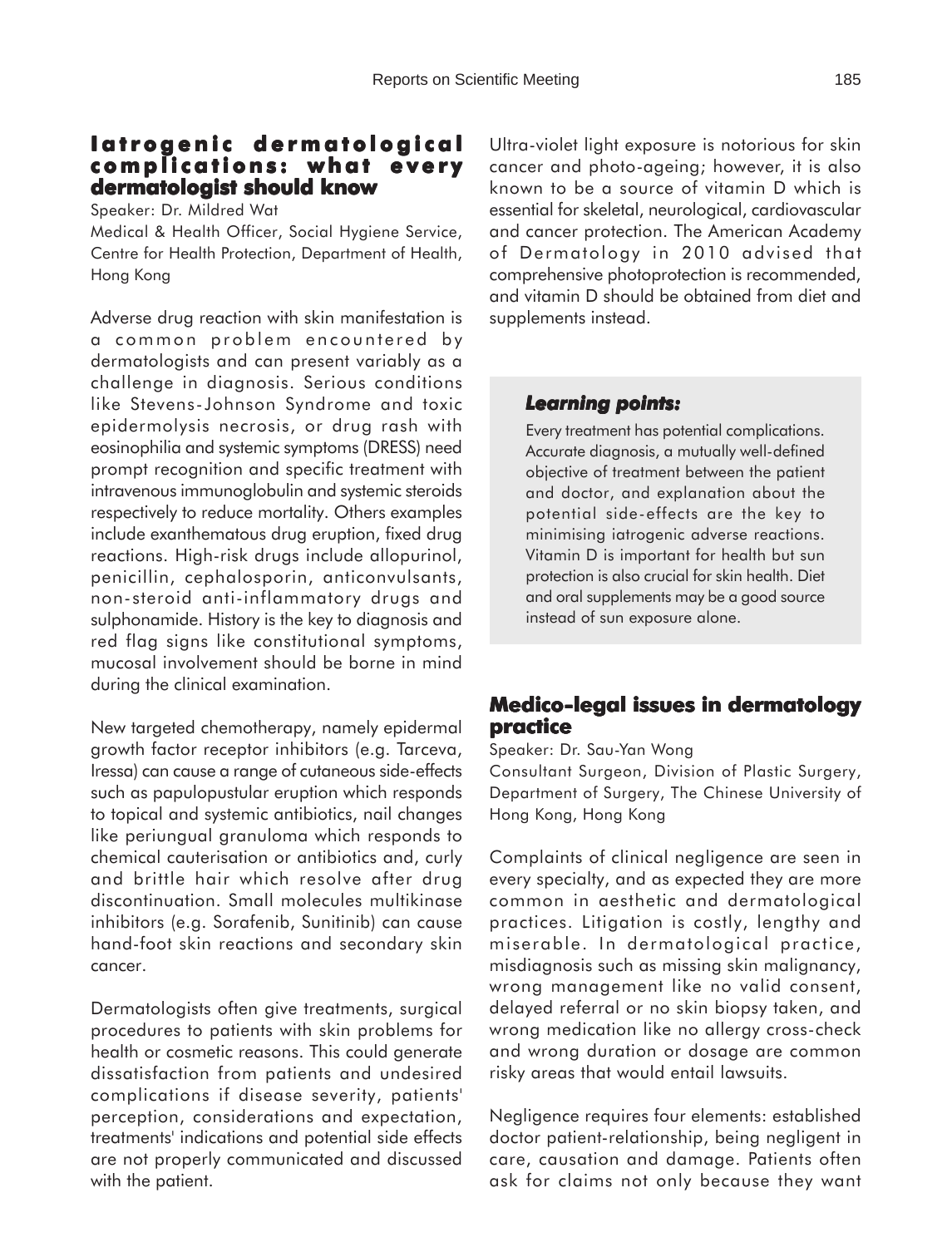compensation, but they are also looking for accountability, explanation and an improved standard of care. A legal claim of clinical negligence is often a result of poor rapport, undesirable outcome and inappropriate response from the claimed party.

As the standard of care is always one of the grounds for justification of negligence, its definition is crucial and important. Who can define it? What is it exactly? It's a dynamic concept that changes with time and places, and it often has more than one definition depending on the medical experts' opinion. Therefore dermatologists have to keep up with the evidence for current treatments and trends in order to provide an adequate and thoughtful management for patients.

An important point about legal claims is that according to the cap 347 limitation ordinance in Hong Kong, time limit for claim for negligence is three years from the date on which case of action accrued, or the date of plaintiff knowledge.

## *Learning points: Learning*

Litigation for clinical negligence is costly and lengthy. It is best avoided by building a good rapport with patients, up-to-date standard of care and thorough explanation and communication with patients.

# **Special stains and immunohistochemistry in skin biopsies**

Speaker: Dr. King-Chung Lee Consultant Pathologist, Department of Pathology, St. Paul's Hospital, Hong Kong

When we examine the skin under the microscope, the skin sections have to be cut into very thin slices. Those sections are colourless without staining. In order to reveal the cellular

components, we need to stain the specimens. The two most common dyes being used for routine analysis are haematoxylin and eosin (H&E) staining. H&E stain acidic substance blue and other substances red. However, in some cases, other special stains are required for assessment.

For cases of suspected infections, we can use Periodic acid-Schiff (PAS) stain with or without diastase pre-digestion, Gram stain, Ziehl Neelsen stain, Wade Fite stain and Warthin Starry stain. For cases that we want to demonstrate a specific macromolecule e.g. immunoglobulin, we can use labelled antibodies that recognise the macromolecule. Then we can detect the labelled antibodies by various ways.

The textbook teaching of indications for direct immunofluorescence study includes suspected immunobullous disease, vasculitis and connective tissue disease. For cases of suspected lupus erythematosus, the presence of a lupus band is neither sensitive nor specific. For cases of suspected vasculitis, the presence of perivascular immunoglobulins is a non-specific finding. The presence of perivascular deposits of IgA in leukocytoclastic vasculitis is not specific for Henoch Schonlein purpura and it is not commonly seen in real practice. As a result, the use of direct immunofluorescence should only be reserved in cases of suspected immunobullous disease.

#### *Learning points: Learning points:*

H&E staining is the most commonly used stain in histopathology. Special stains sometimes are needed to reveal microorganisms, normal dermal components and abnormal deposits. It is recommended to use direct immunofluorescence study only in cases of suspected immunobullous disease.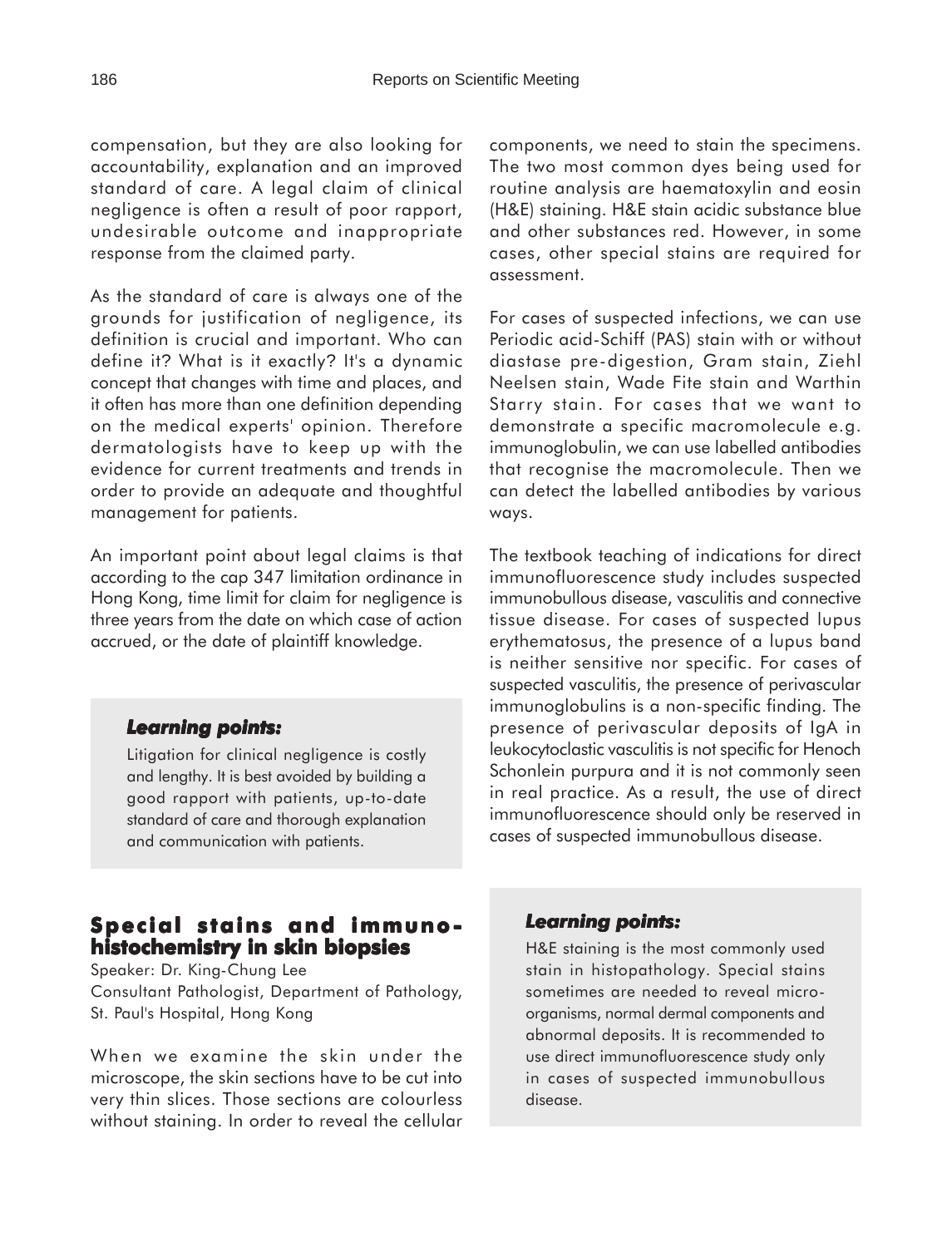# **Childhood-onset genodermatosis**

Speaker: Prof. Ellis KL Hon

Professor of Paediatrics, Department of Paediatrics, Faculty of Medicine, The Chinese University of Hong Kong, Hong Kong

Genodermatoses are inherited genetic skin conditions which can be divided into eight groups that include genetic blistering disorders, keratinization disorders, pigmentation disorders, neurocutaneous syndromes, malignant potential disorders, ectodermal dysplasias, connective tissue disorders and vascular disorders. Knowledge of a disease gene leads to accurate diagnostic testing and identification of a pathogenic mutation helps management. Examples of childhood-onset genodermatoses include Nevoid Basal Cell Carcinoma Syndrome, xeroderma pigmentosum (XP), and epidermolysis bullosa (EB). Nevoid Basal Cell Carcinoma Syndrome is rare in Asian children and may present with multiple basal cell carcinomas. The PATCHED gene on chromosome bands 9q22.3-q31 mutations result in a defect in transmembrance protein (SMO) important for tumour expression. XP is a very rare autosomal resessive disease caused by defective DNA repair after UV light-induced injury. The basic defect in XP is in nucleotide excision repair, leading to deficient repair of DNA damaged by UV radiation. There are seven XP repair genes (XPA through XPG). Xeroderma pigmentosum is characterised by severe sunburn after a short period of sunexposure, freckles at an early age and increased risk of many malignancies including internal malignancies. The most important part of managing the condition is reducing sun-exposure. Epidermolysis Bullosa is due to defects in the attachment between the keratinocytes in the basal layers of the skin to the dermis resulting in blistering from minor trauma. The affected children are called butterfly children as their skin is as fragile as the wings of a butterfly. A multidisciplinary approach is required to ensure optimal outcomes. Albright's hereditary osteodystrophy is an autosomal dominant disease that is caused by the mutation of GNAS1 gene. Hairs, nails, skin, sweat glands, teeth are affected. It is also associated with cataracts, vision defects, hearing problems and respiratory infection.

# *Learning points: Learning points:*

Physicians should be aware of the more frequently encountered genodermatoses. A multidisciplinary approach is needed so that optimal care can be provided.

# **Photosensitive disorders and photoprotection in Japan**

Speaker: Prof. Akira Kawada

Professor of Dermatology, Department of Dermatology, Kinki University School of Medicine, Osaka, Japan

Examples of photosensitive disorders include the porphyrias, xeroderma pigmentosum (XP), hydroa vacciniforme (HV) and chronic actinic dermatitis. Porphyrias can be classified as acute porphyrias and cutaneous porphyrias. Erythropoietic protoporphyria (EPP) is an autosomal dominant disease with onset in infancy and childhood. It is characterised by pain, erythema, papules, vesicles and scars in sun-exposed area. This disorder is caused by abnormalities of ferrochelatase gene located on chromosome 18q21.3. There are more than 175 mutations and these mutations are familyspecific. Porphyria cutanea tarda (PCT) affects middle or old-aged males with a drinking habit usually with no genetic background. It is caused by decreased activity of the uroporphyrinogen decarboxylase. It is characterised by photosensitivity, skin hyperpigmentation and hypertrichosis. Xeroderma pigmentosum is an autosomal recessive disorder with deficient DNA repair. There are 7 complementation groups (A-G). Neurological abnormalities found in XPA, XPB, XPD, XPF, XPG. XPA is the most common type in Japan. Hydroa vacciniforme is a photosensitive disorder with childhood onset. It is characterised by vesicles, crusts and scar resembling varicella occurring in sun-exposed areas. This disorder is self-healing with age. Epstein Barr virus-related RNA is positive in T cells of HV lesions in most cases. Increase of EBV DNA is also noted in patients' peripheral blood. In severe cases, EBV-related NK/T cell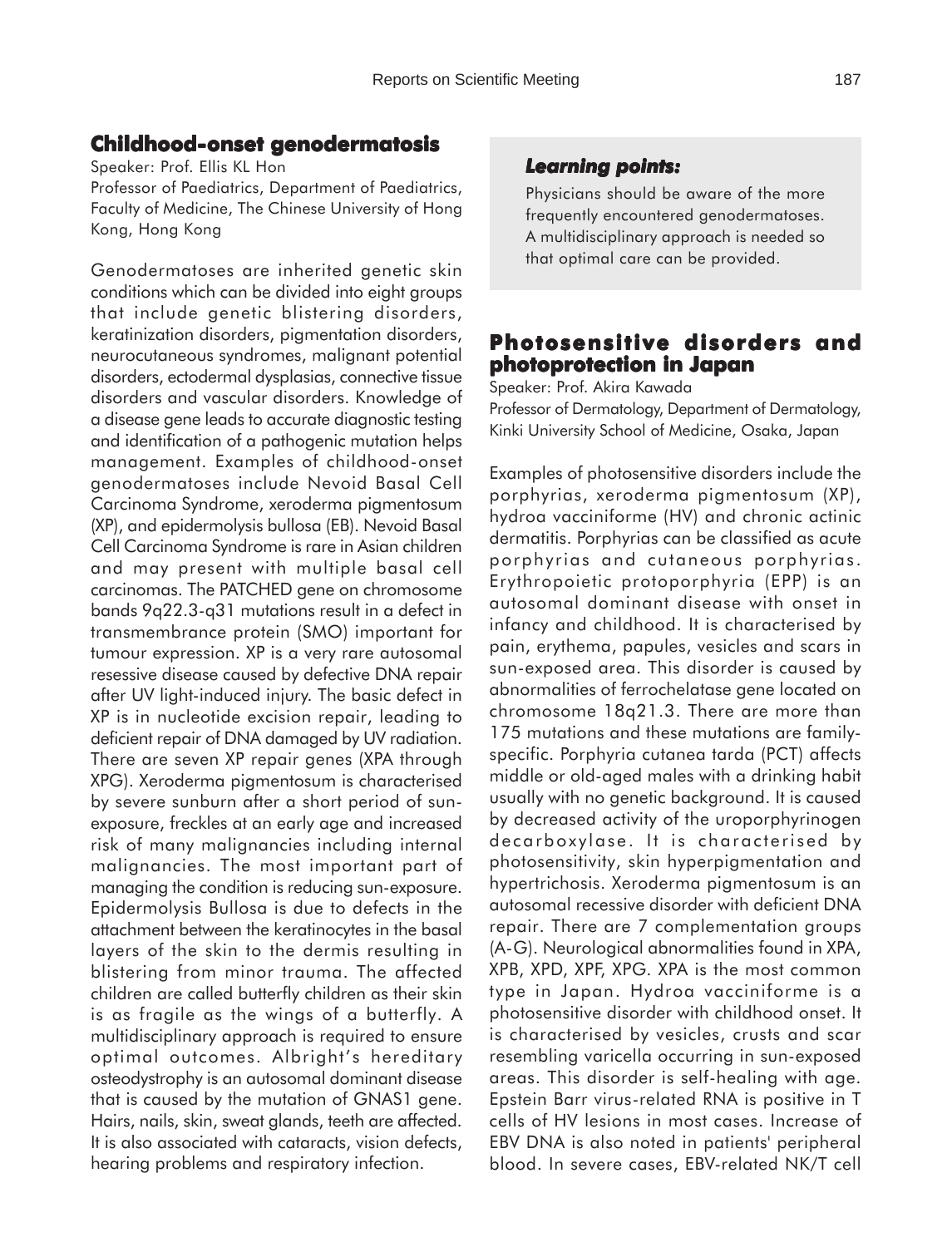haemophagocytic syndrome (HPS) may occur. Chronic actinic dermatitis is another photosensitive disorder that mainly affects middle or old-aged male patients. There is severe photosensitivity and sometimes patients are sensitive to visible light. It is treated by topical steroid and photoprotection. Cyclosporin, oral steroid, PUVA and topical tacrolimus may be useful.

Sunscreens are used to prevent sunburn, suntan, photodermatosis, photo-ageing, and to maintain the effects of laser therapy and chemical peeling. Sun Protection Factor (SPF) is the ratio of minimal erythemogenic dose (MED) with sunscreen to MED without sunscreen. The Japan Cosmetic Industry Association (JCIA) determined the upper limit of SPF as 50+ in 1999. The FDA determined the upper limit of SPF as  $50+$  in 2007. The protection grade of UVA (PA) is as follows:  $PA + (2 < / = PFA < 4)$ ; PA++  $(4 <$ /=PFA $<$ 8); PA+++  $(8 <$ /=PFA $<$ 16);  $PA++++$  (PFA $>$ /=16). Sunscreens can be divided into chemical sunscreens and physical sunscreens. The chemical sunscreen is an absorber and organic filter while physical sunscreen is a reflector and inorganic filter. Organic filters are photo-labile and can cause (photo) sensitisation that leads to contact and photo-contact dermatitis. It may penetrate into the skin. Inorganic filters is photostable, cause less or no sensitisation and there is no penetration into the skin. However, it causes a whitening appearance with less UV absorbance. Micronized particles cause less whitening appearance and more UV absorbance. Sunscreens with only inorganic filters may be used for patients with photo-dermatosis.

# **Antibiotic resistance in P. acnes does it matter?**

Speaker: Dr. Nai-Ming Luk

Director, Dermatology Research Centre, Faculty of Medicine, the Chinese University of Hong Kong, Hong Kong

Propionibacterium acnes is one of the important pathological factors causing acne. Propionibacterium acnes induces the release of inflammatory mediators that lead to comedogenesis and inflammation. Oral and topical antibiotics are commonly used for treatment of acne. However, antibiotic resistance has become a global problem. The speaker conducted a local study among acne patients and the study showed that 54.8% of Propionibacterium acnes were resistant to one or more antibiotics. The study also suggested that prolonged use of antibiotic was associated with emergence of Propionibacterium acnes strains resistant to cycline antibiotics.

Prolonged antibiotic usage in treatment of acne may cause potential threat to patients by promoting the emergence of methicillin-resistant Staphylococcus aureus, as well as resistant strains of coagulase-negative Staphylococcus and group A Streptococcus. Therefore, it is important for clinician to be aware of antibiotic resistance when treating patients with acne. The Global Alliance to Improve Outcomes in Acne has suggested strategies to limit bacterial resistance.

## *Learning points: Learning points:*

Antibiotic resistance in Propionibacterium acnes has become a worldwide problem. Preventive strategies should be adopted to minimise the emergence of resistant strains.

## *Learning points: Learning*

To prevent clinical signs of UV-induced photosensitive disorders and UV-induced harmful effect, use of sunscreens is recommended. Most sunscreens contain organic and inorganic filters.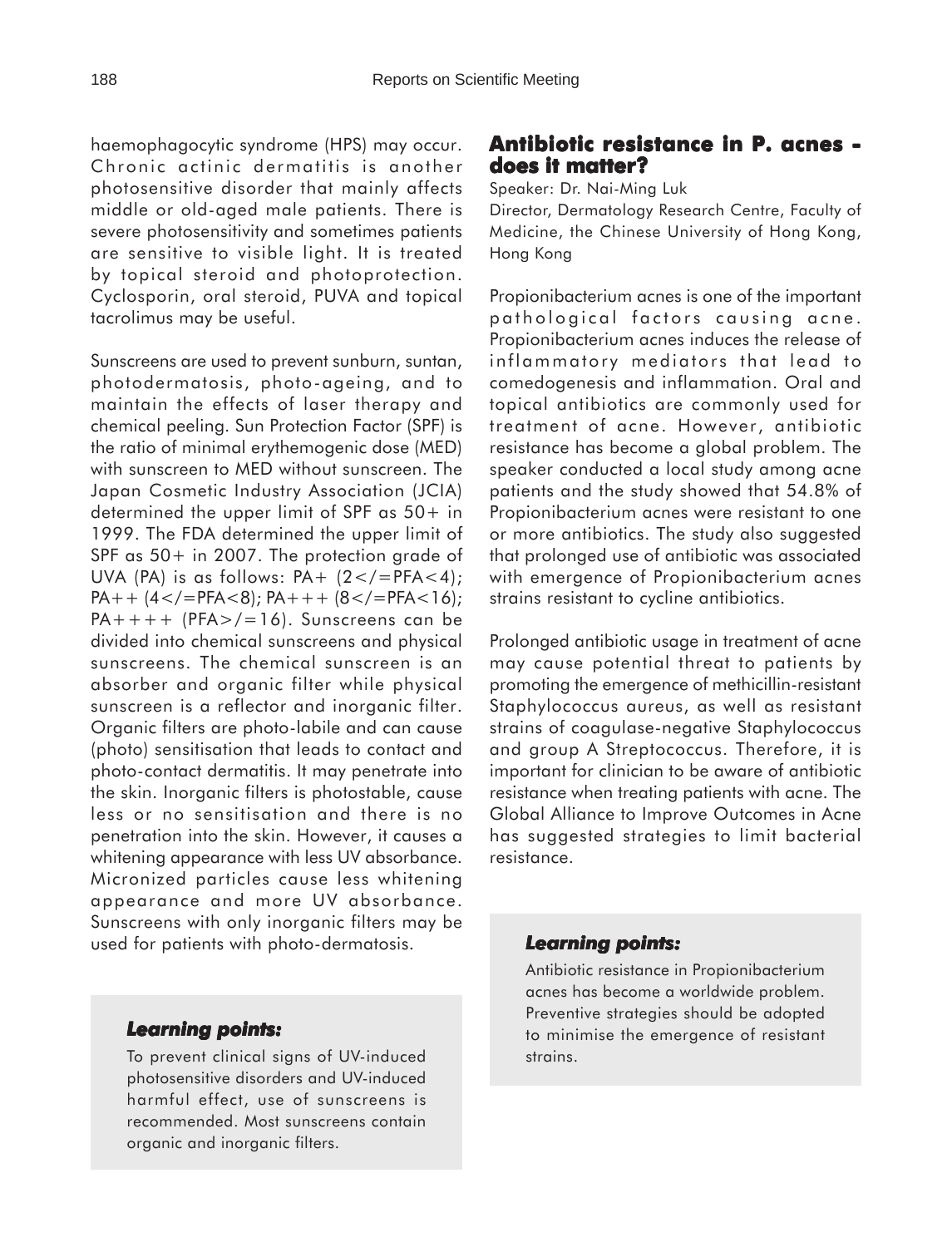# **Public nursing in Social Hygiene Service**

Speaker: Ms. Yuet-Ming So

Nursing Officer, Social Hygiene Service, Centre for Health Protection, Department of Health, Hong Kong

Social Hygiene Service, under the Department of Health, has a long history in public health service. It aims at prevention, management and control of sexually transmitted infections (STI) and dermatological diseases.

Nursing staff in the Social Hygiene Service are responsible for sampling of specimens, microscopic examinations and performing treatment procedures. Moreover, nurses play an important role in health promotion by doing client interview, contact and defaulter tracing, record keeping, health visit, health talk and outreach service to schools, prisons, juvenile homes and other organisations.

In summary, nurses in the Social Hygiene Service act as care providers, health promoters and educators, counselors, case finders, case managers and coordinators for management of STI and dermatological diseases.

#### *Learning points: Learning*

Public health nursing in the Social Hygiene Service provides a wide range of promotion, preventive and curative services to the public. It aims to enrich one's self-awareness of sexual health, and to reconstruct healthy life of patients and their partners.

# **Role of therapeutic skin care for atopic dermatitis**

Speaker: Dr. Chi-Keung Yeung

Honorary Clinical Associate Professor, Department of Medicine, The University of Hong Kong, Hong Kong

Atopic dermatitis (AD) is a chronic relapsing cutaneous disease with significant pruritus affecting flexural aspects. The pathogenesis is multifactorial: genetic predisposition, immunological, environmental, impaired skin barrier and mutations of filaggrin protein. Recent advances in the understanding of the importance of skin barrier function, especially the discovery of filaggrin, has led to focus of skin barrier repair by topical agents. New moisturisers are being developed aiming at restoring the epidermal barrier function and reducing trans-epidermal water loss.

Various studies have been performed on different moisturisers which showed a steroid-sparing effect in some products thus helping to delay the next attack of eczema and decreased pruritus of patients. However, some patients withdrew from the studies due to irritation or worsening of atopic dermatitis.

A single-centre, open-label, single-arm study of a moisturising agent containing ceramide and filaggrin breakdown products was performed. The primary objective was to evaluate the performance of regular application of this moisturiser in the reduction of AD manifestations in association with conventional topical treatments. The secondary objectives included testing the local tolerability and evaluating its effects on skin parameters. Forty patients of three to sixteen years old with mild to moderate eczema were recruited for applying the product two times a day for four weeks. Thirtyone (77.5%) subjects completed the study. Nine (22.5%) dropped out because of worsening of symptoms. For those who completed the study, there was a decrease in itchiness clinically but not much improvement in decreasing the burning or scaling of AD.

#### *Learning points: Learning points:*

Patients with AD have impaired skin barrier function and increased trans-epidermal water loss. Repairing the skin barrier function by appropriate use of emollients and developing new moisturisers are key elements in improving the clinical outcome of AD in the future.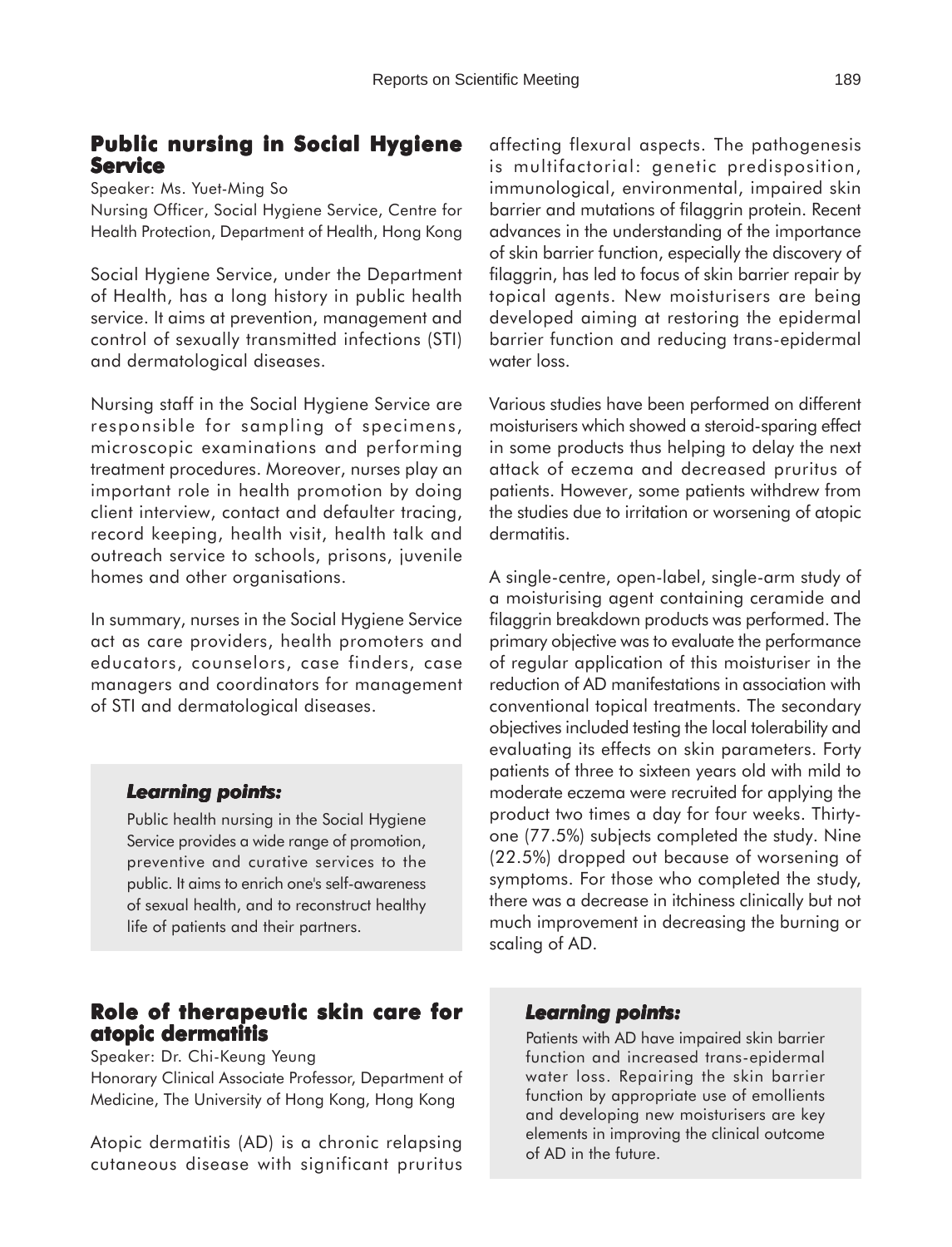# **Basic skin histology and differential histology differential diagnosis of 'normal skin' and how to maximise information from skin biopsy**

Speaker: Dr. Paul CL Choi

Consultant Pathologist, Department of Anatomical and Cellular Pathology, Prince of Wales Hospital, Hong Kong

The histology of the skin consists of the epidermis, dermis and subcutaneous fat. The epidermis is above the dermis and has four layers, namely the stratum corneum, stratum granulosum, stratum spinosum and stratum basalis. In the epidermis, there are keratinocytes, melanocytes, Langerhan cells and Merkel cells. Skin appendages include the hair follicle, sebaceous unit and sweat unit. Ultrastructurally, the basement membrane is made up of basal keratinocyte, lamina lucida, lamina densa and sublamina densa. In the dermis, there are vascular plexus, collagen, elastic tissue, nerves, muscles and inflammatory cells such as dermal dendrocytes, lymphocytes and fibroblasts.

In order to maximise the information that can be derived from the skin biopsy, doctors need to think of what information would the histology aid in making the diagnosis of a particular skin disease. Then one needs to consider the site of the skin biopsy, the biopsy method and the way to handle the specimen afterwards. For suspected melanoma, it is best to do an elliptical excisional biopsy. When basal cell carcinoma and squamous cell carcinoma are suspected, deep shave or punch biopsy is suggested. For suspected inflammatory dermatosis, the biopsy should be taken from the site with the most advanced inflammatory changes. However, earlier lesions are preferred for blistering and vasculitic diseases since the early lesions offer the more specific histopathological findings. For blistering diseases, it is recommended to excise the whole blister if the lesions are not too large and send fresh immediately for direct immunofluorescence staining. If sending the fresh specimen immediately is not possible, we

can wrap the sample in normal saline gauze or fix it in the Michel's fixative.

Sometimes the histopathological findings are subtle and one needs to examine closely to look for hidden clues to make the correct diagnosis. The list of conditions with apparently normallooking skin under the microscope includes superficial fungal infection, porokeratosis, ichthyosis, pemphigus foliaceus, vitiligo and macular amyloidosis etc.

## *Learning points: Learning points:*

The recognition of the normal histology of skin provides the fundamental knowledge for learning dermatological histopathology. Deramtologists need to think carefully about the possible differential diagnoses before they can perform the appropriate types of skin biopsies in order to maximise the information from the samples. In addition, the histological features of some skin diseases can be tricky and can mimic normal skin histology.

# **Practical session, challenging cases and expert sharing**

Speaker: Dr. Suat-Hoon Tan Clinical Associate Professor, National Skin Centre, Singapore

Certain skin tumours may present with nonspecific clinical features and their histopathology may be ambiguous. Examples of such cases include skin adnexal tumours like trichoepithelioma, microcystic adnexal carcinoma and eruptive syringoma. Clinicohistopathological correlation and lengthy follow-up may be necessary in providing an ultimate diagnosis. Other challenging cases include cutaneous and systemic plasmacytosis in which extracutaneous involvement such as lung, lymph nodes should be identified in this polyclonal plasma cell infiltrative condition.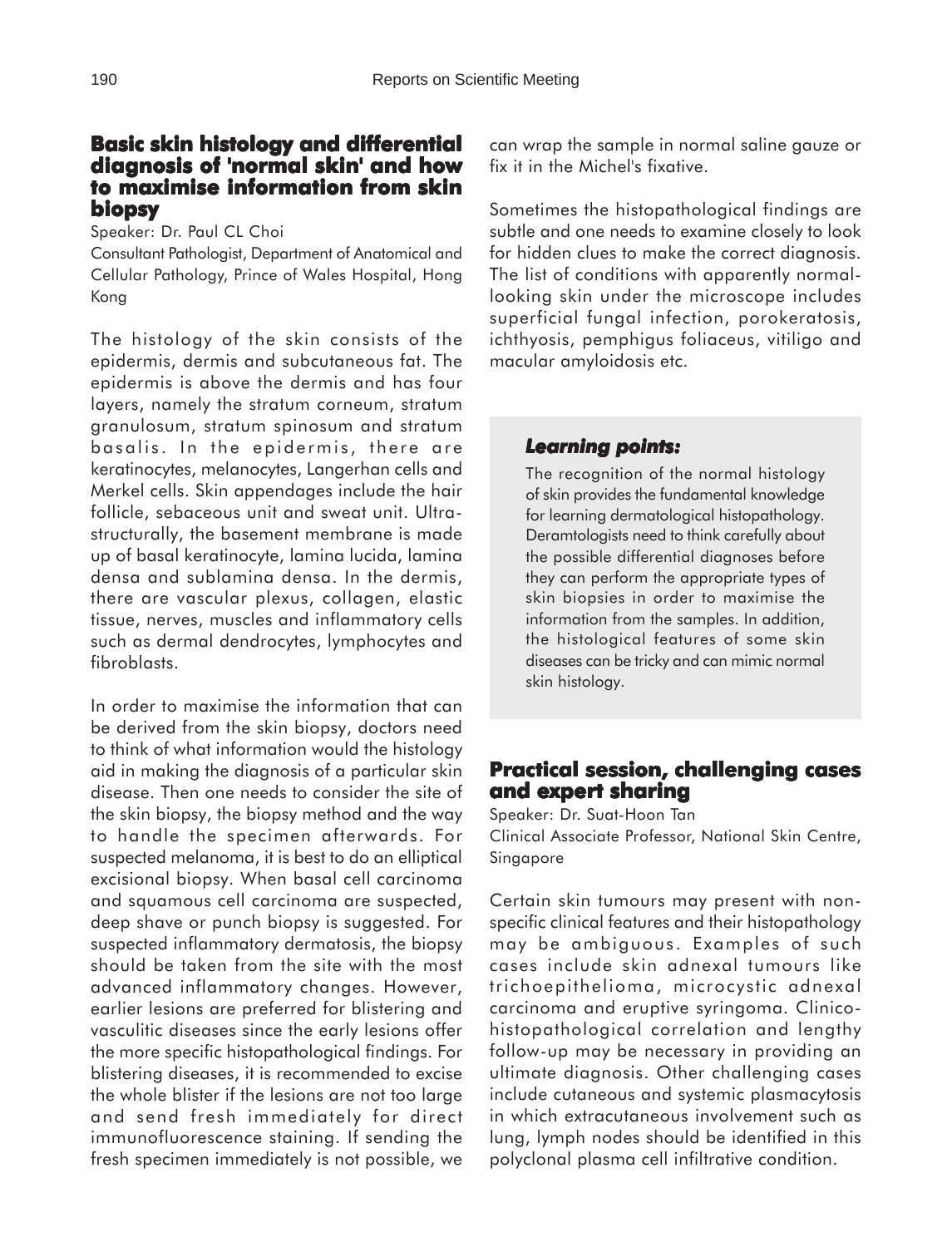Clinical and histopathological correlation is important in making a definitive diagnosis especially in atypical cases or rare conditions.

# **Haematological problems in skin diseases**

Speaker: Dr. Raymond Wong

Consultant Physician, Department of Medicine & Therapeutics, Prince of Wales Hospital, Hong Kong

Haematological conditions may relate to skin diseases in different ways such as skin diseases with a possible haematological aetiology like livedo vasculopathy. This condition may be associated with autoimmune diseases, protein C/S or anti-thrombin III deficiency. Recently described conditions like hyperhomocysteinemia may also be associated, which requires specific test for workup. The skin may be related to haemato-oncological conditions as part of a paraneoplastic syndrome. Identifying these skin conditions may prompt haematological workup for underlying occult malignancies such as non-Hodgkin lymphoma in paraneoplastic pemphigus. Treatment for skin diseases may in turn give rise to haematological complications, examples include etanercept (anti-TNF-α) for treatment of psoriasis which may be complicated by the development of myelodysplastic syndrome or acute myeloid leukaemia. Efalizumab (CD11a monoclonal antibody) for psoriasis may lead to autoimmune pancytopenia.

#### *Learning points: Learning*

Understanding the pathophysiology and the association of skin and haematological conditions allows earlier diagnosis and perhaps treatment to patients.

## **What you should know about What you should about** cervical HPV infection in the post**vaccine era?**

Speaker: Prof. Paul KS Chan

Professor of Microbiology, Department of Microbiology, Faculty of Medicine, the Chinese University of Hong Kong, Hong Kong

Human papillomavirus (HPV) is classified into high and low risk types for cervical cancer. HPV types 6 and 11 are the low-risk group that is responsible for genital warts; HPV types 16 and 18 belong to the high-risk group which is responsible for development of cervical cancer, the third leading cancer for women. Human papilloma virus infection in Hong Kong has two peaks at 26-30 years and 51-55 years of age. Both age peaks are followed by a rise of cervical cancer incidence. As the best time for receiving HPV vaccine is before sexual exposure, it is therefore ideal to be given during adolescence. Adult women who already have sexual exposure may also be benefit from HPV vaccine by reducing cervical cancer risk at second peak of age.

Currently market available vaccines against HPV serve the purpose of preventing cervical HPV infection and hence reducing the risk of developing cervical cancer. Quadrivalent HPV vaccine provides direct protection against HPV types 6, 11, 16 and 18, whereas bivalent HPV vaccine gives direct protection against HPV types 16 and 18. Apart from direct protection against these types, it is found that HPV vaccine also gives cross-protection to non-16/18 HPV types. Effect of cross-protection against HPV is not as strong as direct protection. Among the two vaccines, the bivalent vaccine has higher degree of cross protection against non-16/18 HPV types than the quadrivalent vaccine. The cross protection is attributed by presence of vaccine adjuvant which induces broader immune response with production of antibodies that cross recognise other HPV types.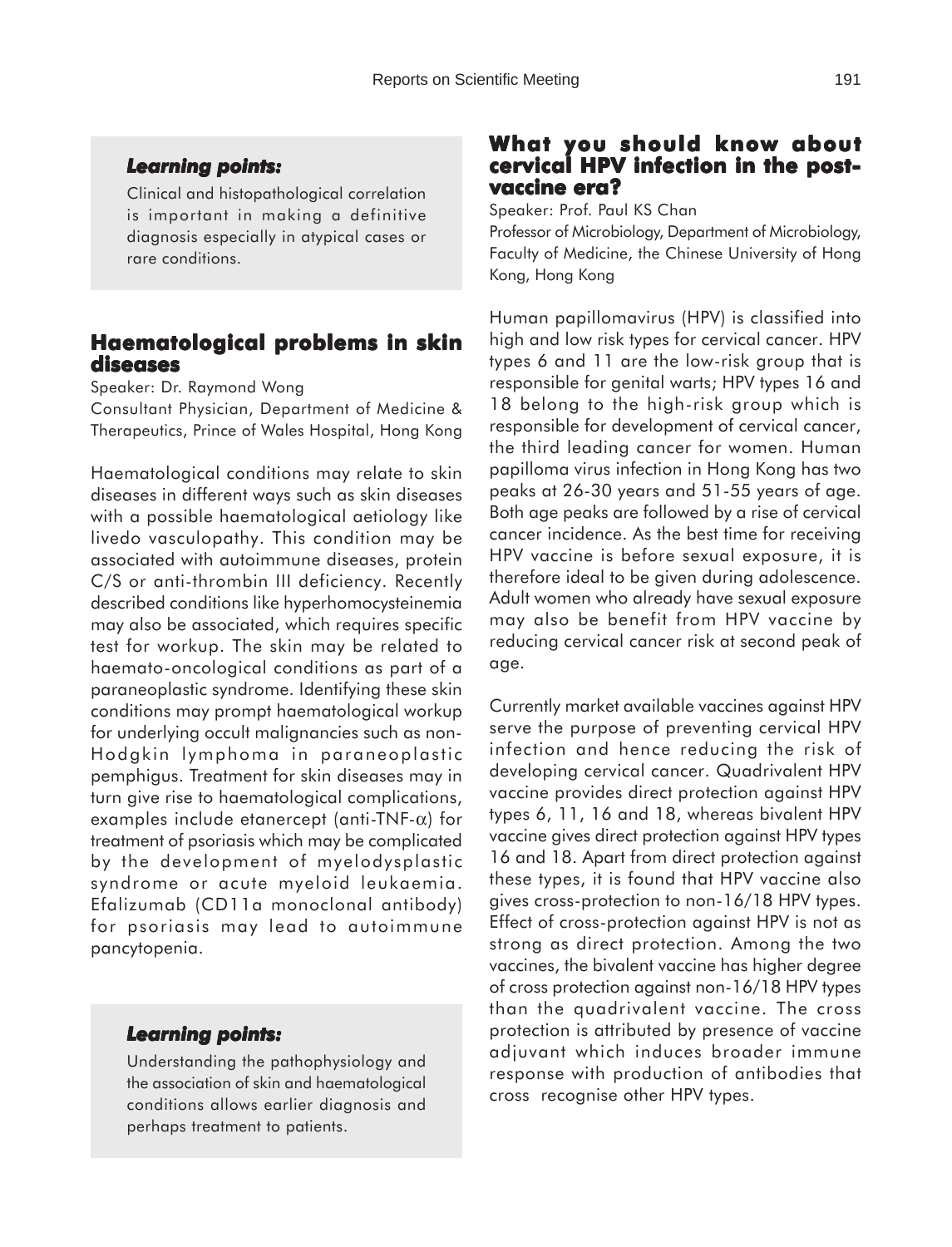#### *Learning points: Learning*

Two HPV vaccines, bivalent (against HPV types 16 and 18) and quadrivalent (against HPV types 6, 11, 16 and 18) vaccines are available for protection against HPV infection and hence reduce the risk of developing cervical cancer.

# **Update on antibiotic resistance in Neisseria gonorrhoeae**

Speaker: Prof. Mamie Hui

Professor of Microbiology, Department of Microbiology, Faculty of Medicine, the Chinese University of Hong Kong, Hong Kong

Gonorrhoea infection is caused by Neisseria gonorrhoeae. It is one of the common sexually transmitted infections and has become a public health concern globally. In 2011, the World Health Organisation estimated that 88 million patients were infected with gonorrhoea annually in the world. Clinical manifestations of gonorrhoea infection include urethritis, endocervicitis, rectal infection and pharyngitis. Untreated patients may progress to disseminated infection or ascending infection such as pelvic inflammatory disease.

Antibiotic resistance is a significant global issue. Neisseria gonorrhoeae was once susceptible to penicillin. Surveillance of antibiotic resistance reveals that Neisseria gonorrhoeae has become a multidrug resistant bacterium. Penicillin, tetracycline, quinolone, macrolide and ceftibuten have been abandoned as treatment of gonorrhoea due to the emergence of resistance. The reduction in susceptibility of Neisseria gonorrhoeae to ceftibuten is due to presence of a mosaic penA gene in the strain. Intramuscular ceftriaxone 250 mg in a single dose has become the first-line antibiotic of choice for uncomplicated Neisseria gonorrhoeae infection in the Social Hygiene Service in Hong Kong. Aminoglycosides such as gentamicin are being evaluated for its efficacy in treatment of gonorrhoea.

#### *Learning points: Learning points:*

Monitoring of antibiotic effectiveness is very important. The standard first-line treatment of gonorrhoea has switched from oral ceftibuten to intramuscular ceftriaxone in Hong Kong. Aminoglycosides are being investigated as potential treatment options.

## **Recognising cutaneous lymphomas: ecognising cutaneous lymphomas: The good and the bad**

Speaker: Dr. Suat-Hoon Tan Clinical Associate Professor, National Skin Centre, Singapore

Cutaneous lymphomas are lymphomatous infiltrates presenting in the skin and most are due to primary cutaneous lymphomas. In the skin, cutaneous T-cell lymphomas (CTCL) are more common than B-cell lymphomas. In general, CTCL has a wide spectrum of presentation, clinical behaviour and aggressiveness. There are indolent and aggressive varieties.

The indolent varieties of CTCL ("the good") include mycosis fungoides (MF), lymphomatoid papulosis (LYP) and primary cutaneous anaplastic large cell lymphoma (PCALCL).

Mycosis fungoides is the most common form of cutaneous lymphoma with an estimated incidence of 0.3 - 1.0 per 100,000 population in the US and Europe. It runs a protracted course, presenting as patches or plaques in the early stages. The tumour stage may develop in about 10% of patients and the clinical behaviour is similar to lymphoma. There are more aggressive types of MF, e.g. folliculotropic MF, MF with large cell transformation and erythrodermic MF/Sézary syndrome.

Lymphomatoid papulosis and PCALCL also have a good prognosis. Lymphomatoid papulosis typically runs a chronic relapsing course with self-healing papulonecrotic lesions. Primary